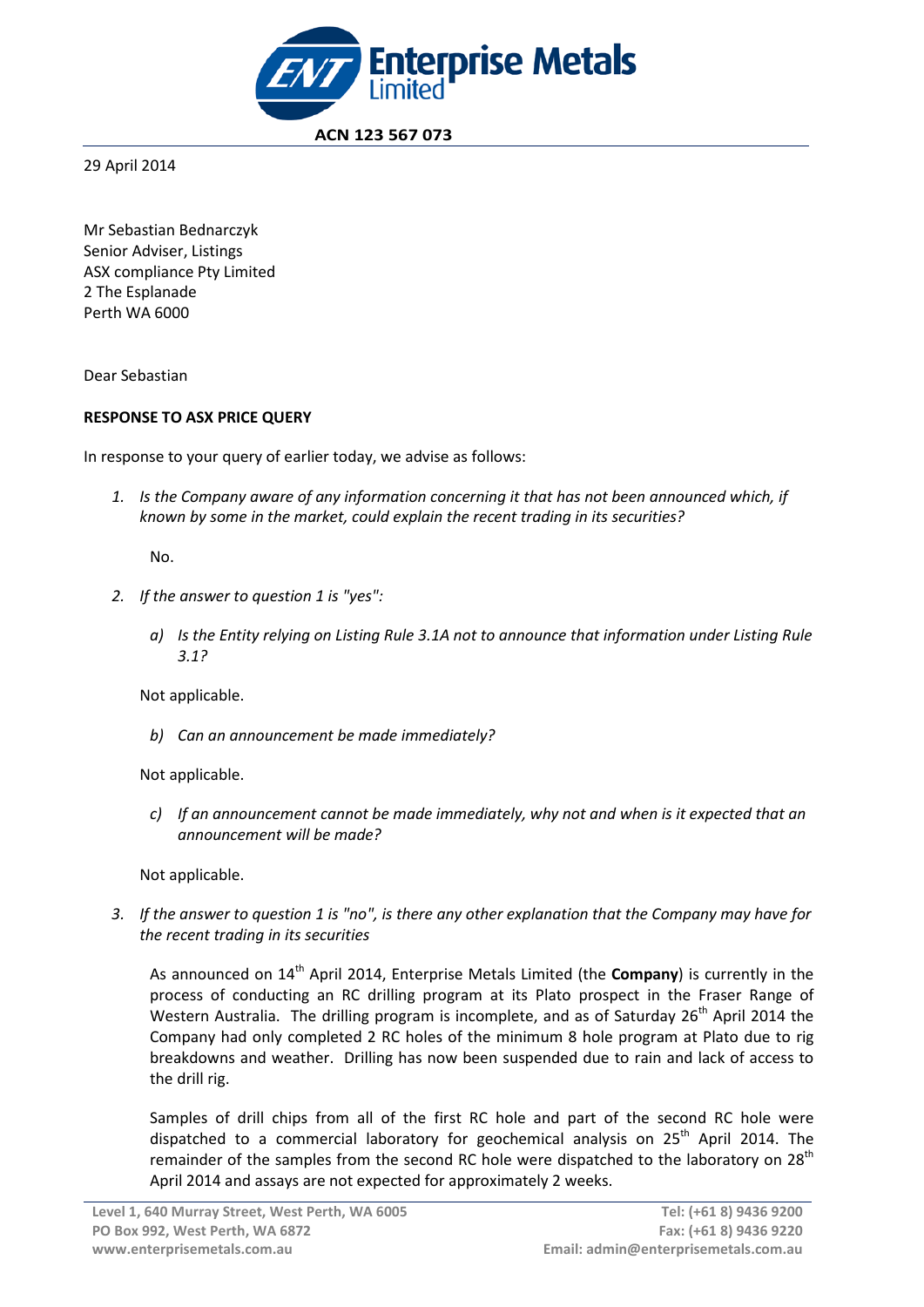

The Company also announced the completion of its drilling program at the Doolgunna Project in Western Australia on  $17<sup>th</sup>$  April 2014 and set out that further 4 metre composite and 1 metre sample assay results were outstanding.

The Company intends to make an announcement to the market when it is able to do so in compliance with JORC 2012 and the Listing Rules.

*4. Please confirm that the Company is in compliance with the Listing Rules and in particular, listing rule 3.1.*

The Company confirms that it is in compliance with the Listing Rules, and, in particular, Listing Rule 3.1.

Yours sincerely

**Damian Delaney Company Secretary**

*Contact:* 

*Telephone: 08 9436 9200 Facsimile: 08 9436 9220 Email: admin@enterprisemetals.com.au*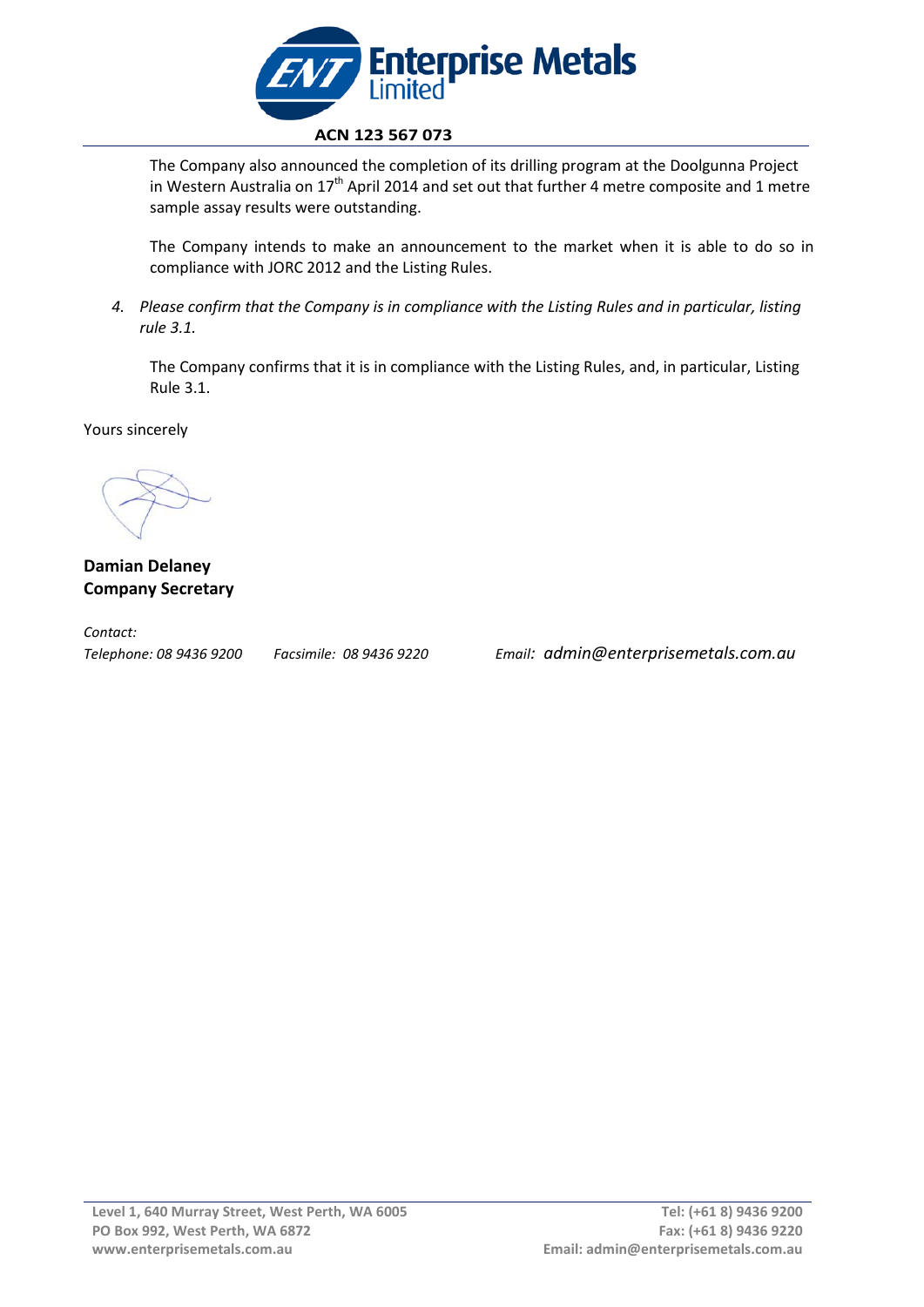

ASX Compliance Pty Limited ABN 26 087 780 489 2 The Esplanade Perth WA 6000 GPO Box D187 Perth WA 6840

Telephone 61 2 9224 0000 Facsimile 61 2 9221 2020 www.asx.com.au

28 April 2014

Dermot Ryan Managing Director Enterprise Metals Limited 640 Murray Street WEST PERTH WA 6005

Dear Mr Ryan

# **Enterprise Metals Limited (the "Entity"): ASX price query**

We have noted a change in the price of the Entity's securities from a close of \$0.047 on 27 April 2014 to a high of \$0.07 today. We have also noted an increase in the volume of trading in the Entity's securities over this period.

In light of the price change and increase in volume, ASX asks you to respond separately to each of the following questions:

- 1. Is the Entity aware of any information concerning it that has not been announced to the market which, if known by some in the market, could explain the recent trading in its securities?
- 2. If the answer to question 1 is "yes":
	- a) Is the Entity relying on Listing Rule 3.1A not to announce that information under Listing Rule 3.1?

Please note that the recent trading in the Entity's securities would suggest to ASX that such information may have ceased to be confidential and therefore the Entity may no longer be able to rely on Listing Rule 3.1A. Accordingly, if the answer to this question is "yes", you need to contact us immediately to discuss the situation.

b) Can an announcement be made immediately?

Please note, if the answer to this question is "no", you need to contact us immediately to discuss requesting a trading halt (see below).

- c) If an announcement cannot be made immediately, why not and when is it expected that an announcemant will be made?
- 3. If the answer to question 1 is "no", is there any other explanation that the Entity may have for the recent trading in its securities?
- 4. Please confirm that the Entity is in compliance with the Listing Rules and, in particular, Listing Rule 3.1.

### **When and where to send your response**

This request is made under, and in accordance with, Listing Rule 18.7. Your response is required as soon as reasonably possible and, in any event, by not later than 12.30 p.m. WST on 28 April 2014. If we do not have your response by then, ASX will have no choice but to consider suspending trading in the Entity's securities under Listing Rule 17.3.